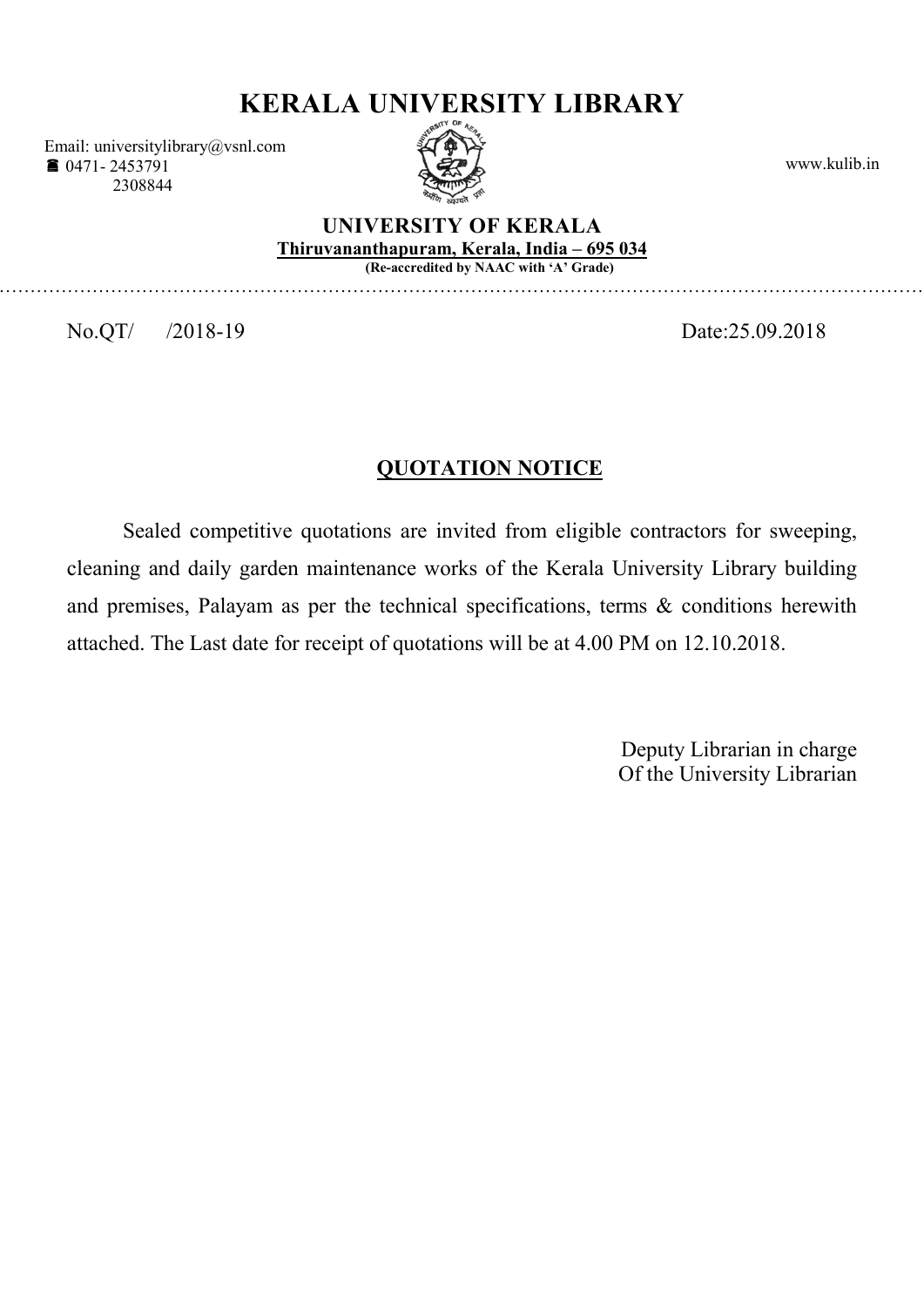# KERALA UNIVERITY LIBRARY, THIRUVANANTHAPURAM SWEEPING CLEANING SERVICE CONTRACT Technical specifications and Terms & Conditions

## I. DESCRIPTION OF THE PREMISES

The Kerala University Library, Palayam, Thiruvananthapuram has about 75,000/- sq.ft. including corridors, different sections, offices, toilet complexes, dining halls, book stacking area in four floors, reception area, court yard etc.

### II. THE WORK

### II.1. WORKS TO BE EXECUTED ON A DAILY BASIS:

- As the working hours of the library is from 8.00 am to 8.00 pm. on all week days, the sweeping and cleaning works in the reception area, service areas and front office should be commenced promptly at 7.30 am and completed before 8.00 am. ;
- The reception area and front office should be swept using mop or brush with a long handle and cleaned using wet mop;
- Dusting and cleaning of all exposed surfaces such as tables, counters and book and periodical shelves, almirahs etc.;
- Sweeping , Cleaning and disinfecting toilets, urinals, wash basins, mirrors, toilet flushes and other sanitary installations, in morning and afternoon;
- Emptying waste baskets and removal of waste;
- Cleaning of dining halls;
- Sweeping and cleaning of library portico, approach road, vehicle sheds and surroundings;
- Watering of plants, cleaning and arrangements of plant pots.

### II.2. WORKS TO BE EXECUTED ONCE IN A WEEK BASIS:

- Dusting and cleaning of lights, light shades, fans etc:
- Cleaning and removal of spider web from ceiling and wall;
- Cleaning of panel and glass in the aluminium fabricated cabinets;
- Dusting and cleaning of technical appliances (computers, telephones, printers, photocopiers etc);
- Dusting of all doors and windows, window frames and cleaning the glasses.

#### II.3 WORKS TO BE EXECUTED ON MONTHLY BASIS:

- The library stacking area, corridors, offices, different section etc should washed using good quality floor cleaner;
- Cleaning of curtains and vertical blinds with appropriate products.

#### II.4 WORKS TO BE EXECUTED ON AN AD HOC BASIS:

 Other urgent cleaning works that may arise in connection with public functions, visit of dignitaries etc. This includes disposal of waste materials also.

### III. GENERAL TERMS & CONDITIONS

• The workers employed by the contractor shall be paid wages not less than the wages prescribed under the minimum wages act.